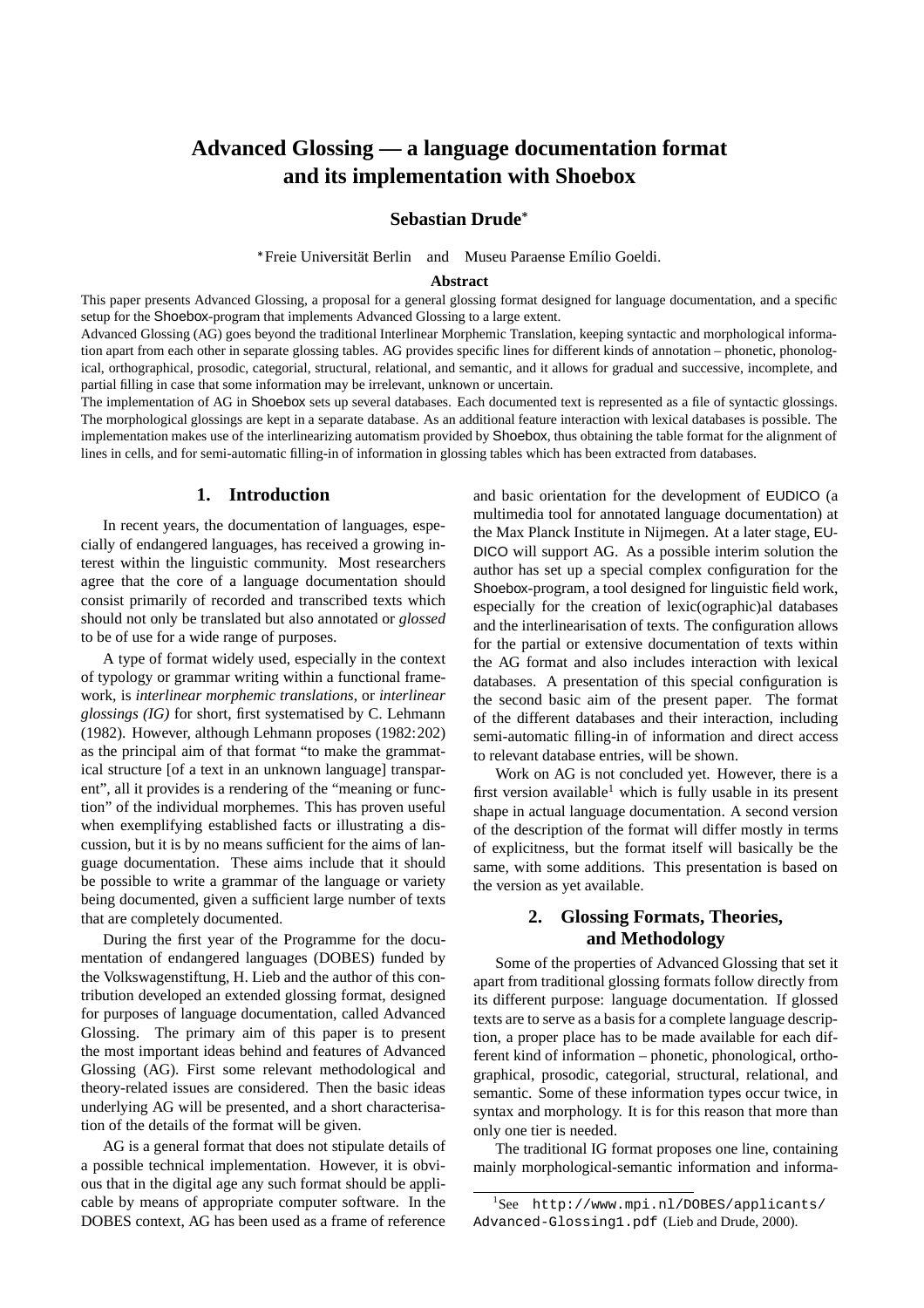tion of an unclear status. Consider example (1), adapted from Lehmann (1983:203):

 $(1)$  Or -e -mus! pray -KONJ. PRS -1. PL "Let us pray!"

In (1), "pray" is to render the lexical meaning of the stem *or*, but what, for example, is referred to by "1. PL" (short for "first person plural")? On page 200, such a part of an IG is characterised as "a configuration of symbols representing [the] meaning" of the morpheme named by "mus". On page 201, Lehmann speaks of "the meaning or function" of morphemes being rendered by IGs, but on page 221, such "labels taken from some grammatical metalanguage" are said to "represent the semantic or grammatical components", but they are consistently named "grammatical *category* labels". So do they actually refer to meaning, function, grammatical components, or categories?

Unfortunately, this vagueness is systematically present in glossings following the IG format. Often, no more explanation for "morpho-syntactic features" is given than a resolving of the abbreviations. This is partly due to the fact that the IG format is not as "theory-free" or "theoryneutral" as one may think (cf. Lehmann, 1983:199): the glossings make sense only if their interpretation in some framework of the Item-and-Arrangement or Itemand-Process model type is taken for granted. However, as already pointed out by Hockett (1958), there is a third model which he characterises as even "older and more respectable": the Word-and-Paradigm model.

There is no such thing as a theory-neutral documentation, if documentation means more than the mere recording of speech. Any annotation advances hypotheses, and virtually any hypothesis is formulated in terms of a presupposed theory. From this follows as an important condition for any general glossing format its *compatibility* with all major models of linguistic theory; not to be theory-neutral, but to be *inter-theoretical*. In particular, AG strives for *also* being usable with Word-and-Paradigm theories. (This sets AG apart from most of the current practice which is based on IG.) Consequently, a requirement for any documentation, especially for any glossing, is that underlying theoretical assumptions be made explicit and explained. This includes that, independently of any theory, the description language should be clearly interpretable; it is necessary to be able to distinguish between phonetic and phonological, morphological and syntactic, and between semantic and categorial, functional or relational information.

A last point has to be made with respect to methodology. In the case of an example that uses the IG format, the linguistic facts are established in the context. But in the case of glossings used in the documentation of languages, some information may not be known, or may be neglected systematically. This means that the documentation format must allow for the partial documentation of a text as well as for the gradual, systematic filling-in of gaps during the documentation process, and for the marking of missing or uncertain information. Gathering of information for the complete documentation of a text should, in principle, be possible in field conditions.

This does not mean at all that the researcher is bound by

the format. A documentation format (and this incorporates a format for description) is not a research methodology or recipe. It is not meant to be an outline to be followed and filled in schematically.

After this brief explanation of the 'philosophy' behind AG, we can proceed to outline how the above requirements are put into practice.

#### **3. Advanced Glossing: Basic Ideas**

A first important feature of AG is that morphological information is strictly separated from syntactic information. For both levels, glossings are organised primarily in tables (glossing tables – GSs) that consist of several *lines*, one for each different type of information – phonological, semantic, categorial, relational and so forth.<sup>2</sup> The glossing of a text is primarily a sequence of syntactic glossing tables, one for each sentence.

The link between the two levels are the *syntactic base forms*. In syntax, they are taken as smallest building blocks that can be described, for instance, phonologically, semantically, or functionally or with respect to membership of syntactic categories. Several lines provide information that each applies to the same parts of a sentence which correspond to individual syntactic base forms or a certain number of these. Therefore, these lines are organised in *columns*, one for each syntactic base form, be it a particle ('free morpheme'), a clitic, or a form that could morphologically be analysed in stem or affix morphs. These baseforms I will henceforth call *words*. <sup>3</sup> In a syntactic glossing table (SGT), the morphological make-up of a given word is not accounted for.

Instead, for each such syntactic base form there may be a morphological glossing table. Morphological glossing tables (MGTs) are widely analogous to syntactic ones, they also consist of a number of lines that contain, for instance, phonological, semantic, categorial, structural or relational information. Most of these lines are also organised in colums, each column corresponding to a morphological base form, or *morph*. In both GTs, the intersection of a line and a column will henceforth be called a *cell*.

Not all lines are organised in cells, some provide global information which applies to the sentence (resp. the word, in the case of a MGTs) as a whole, such as constituency, grammatical relations or a rendering of the global meaning. For easy identification and re-use in other lines, especially in global lines (lines without cells), the columns of each table are numbered. This is achieved by a special line whose cells each contain a number. These numbers can be used, for instance, to refer to members of periphrastic word forms or even of discontinuous constituents if such entities are to be accounted for in a given linguistic approach.

Conforming the information type to be coded in a given cell or global line, these can be of different data types –

 $2$ This is consistent with other recent developments that build on the traditional IG format e.g. the format specified in the EU-ROTYP guidelines, (Bakker et al., 1994). However, these formats are still not designed for language documentation, and most of the points mentioned in the last section hold for these formats, too.

<sup>&</sup>lt;sup>3</sup>Note that for purposes of documentation, or, more specifically, glossing, clitics are to count as words on their own.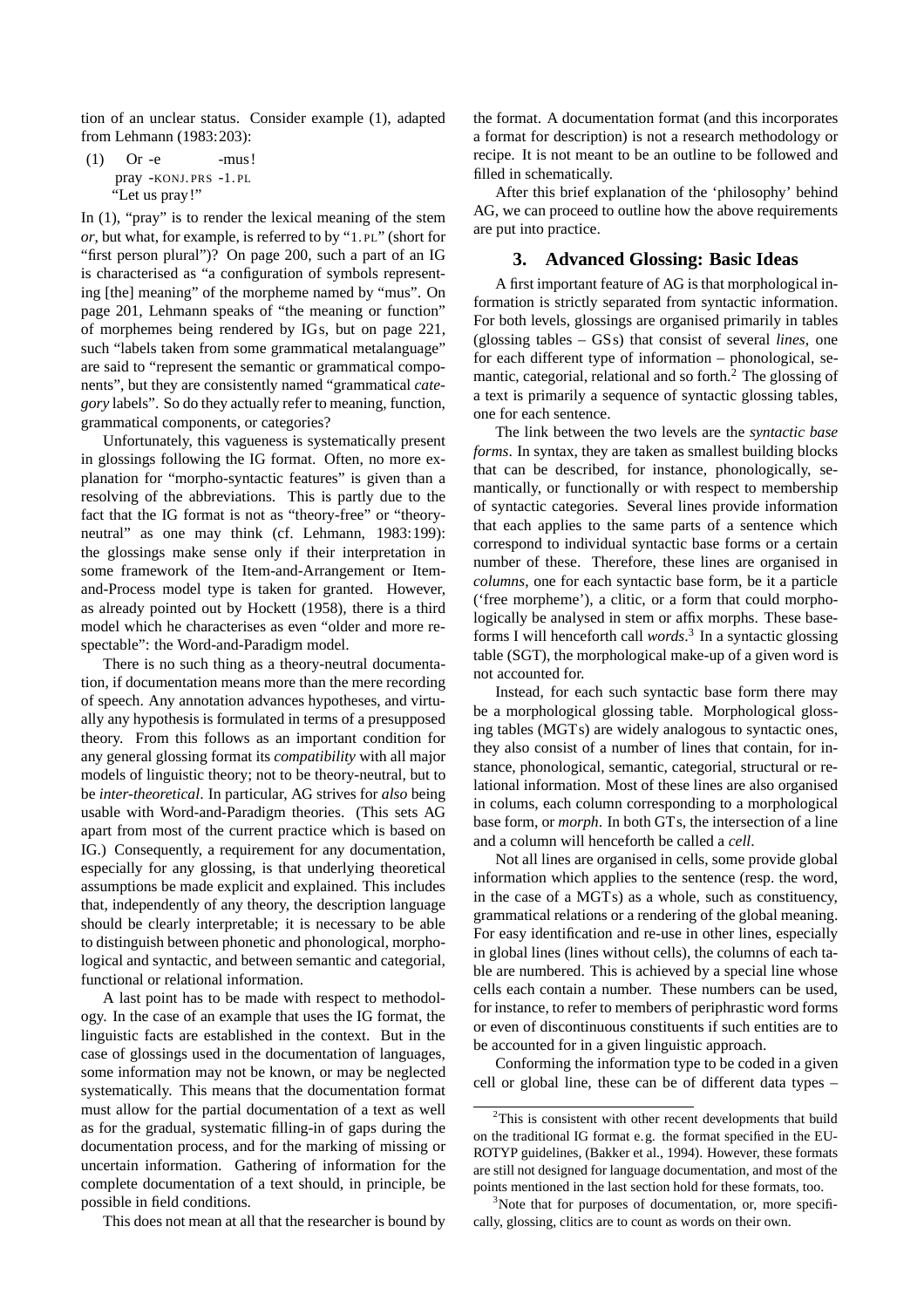some contain a single item, most often rendered by a string of letters or symbols, others can be lists of items. For instance, there will be at most one relevant lexical meaning for a given word in a SGT, but there may be several syntactic categories a given word form belongs to at the same time.

In addition to a (morphological or syntactic) GT organised in lines (and many lines, in cells), each glossing has a second part, a *comment*. The comment consists of (a) a global part that may contain relevant notes to the glossing table as a whole, and (b) a list of individual comments, each referring to a single cell of the glossing table or to one of its lines, be it global or divided in cells. For instance, if one is uncertain of the status of a putative syntactic base form (maybe what is seen as a clitic turns out to be a bound morph), this may be stated in the comment, in an entry referring to the whole line containing the numbers of the colums.

Each cell or line may be deliberately left *empty*, or may contain, for instance, question marks if the information is still missing but planned to be provided. Uncertain information may also be coded in combination with question marks, and an entry in the comment may then explain the nature of the doubt. Yet, we must not forget that also information not marked as uncertain is of hypothetical nature and may turn out to be factually wrong.

### **4. Glossing tables in detail**

Not only are there parallel glossing tables for sentences (SGTs) and words (MTGs), these glossing tables (GTs) are also structured almost analogically. Therefore, they will be characterised together. In the case of a SGT, the term "*glossed unit*" refers to the whole sentence, in the case of a MGT, to a word (in the above defined sense). Analogously, a *base form* is a word, in the case of a SGT, or a morph, in the case of a MGT. Compare the accompanying sample glossing tables (tables 1 and 2).

The first nine lines of each GT are organised in columns (each line consisting of cells). The cells of the first line contain numbers that identify the columns for later reference and hereby record the order of the base forms of the glossed unit.

Despite the overall analogy, the next two lines differ in character between the syntactic and morphological GTs. MGTs account for abstract words that are used in utterances, but the utterances are always utterances of sentences.<sup>4</sup> It is the SGTs which document parts of speech events. Therefore, the phonetic shape is reflected only in SGTs. Line II in a SGT contains the segmental phonetic form of the whole sentence (including syllable breaks); line III the phonetic (sentential) intonation (in many cases the pitch contour will suffice, but other prosodic properties can be included here). In the case of lines II and III of a MGT, the *phonological* segmental shape and the phonological word intonation is given. In particular, in the case of tone languages, line M-III (i.e., line III of a MGT) is to represent the abstract tones (level pitches or glides).

Line IV of a GT is for representing the phonological shape of the occuring base forms (segmental and intonational). In fact, a cell in line S-IV corresponds to the concatenation of the cells in lines II and III of a corresponding MGT, and it may even be possible to fill it in (semi- )automatically, given a corresponding MGT. In the case of MGTs, information in lines II and IV, and in lines III and V, respectively, may greatly overlap, depending on the language structure and theoretical conception. In the sample table, only the syllable break points differ from the presentation of the glossed unit (word) as a whole (lines II and III) and the individual base forms (morphs, lines IV and V).

Line VI contains cells with orthographical names of the individual base forms. The concatenation of these may differ from the orthographical representation of the whole glossed unit (given in the global line XII). For instance, in a given orthography clitics may not constitute separate orthographical words.

Lines VII an VIII account for categorial information. At least for some approaches, categorial information may be of two different kinds. In syntax, we have word categories such as "Verb" "Masculine Noun", contrasting with word form categories such as "First Person" or "Nominative". In morphology analogous types of categories may be needed. The former (the *lexical* categories that concern whole lexical units including all their form variants) are given in line VII, the latter (*form* categories) in line VIII. If one did not differentiate between these two types of categories, e.g. in favor of 'morphosyntactic features', only line VII would be used.

Line IX most closely resembles the glossing line in IGs; it represents the meaning of each base form. In the case of content words (in SGTs) or content stems (in MGTs), a lexical meaning will be indicated. Other base forms may carry a 'grammatical meaning' (e.g. derivational affixes – in morphology– or, in syntax, function words). Still another type of 'semantic effect' may be relevant in the case of inflexional affix-morphs or auxiliary words. Here, names of *syntactic* categories are given that can be assigned to a corresponding syntactic unit 'based on' the occurence of the relevant base form. The conception of details will vary among different frameworks. It is important, however, that both, line VII and the categories indicated in line IX, in morphological as much as in syntactic GTs, are relevant if the glossing format is to account for complications such as periphrastic forms or categorial membership of forms that cannot be directly linked to the presence of a specific morph. AG does not prescribe to resort to null-morphemes or similar devices which are not acceptable in several approaches.

Lines X to XIII are global lines, they do not contain cells but are related to the glossed unit as a whole. Line X gives constituent structure information in a format that dispenses with bracketings or similar devices and uses the numbers of line I instead. A similar strategy is used to represent grammatical relations that hold between constituents.

Line XII renders the glossed unit in an established orthography. As said above, this may differ from information given in line VI. Finally, line XIII renders the meaning of

<sup>&</sup>lt;sup>4</sup>When eliciting word forms, an utterance of a single word form could be understood as an elliptic sentence where a part *"the word/form is:..."* has been omitted.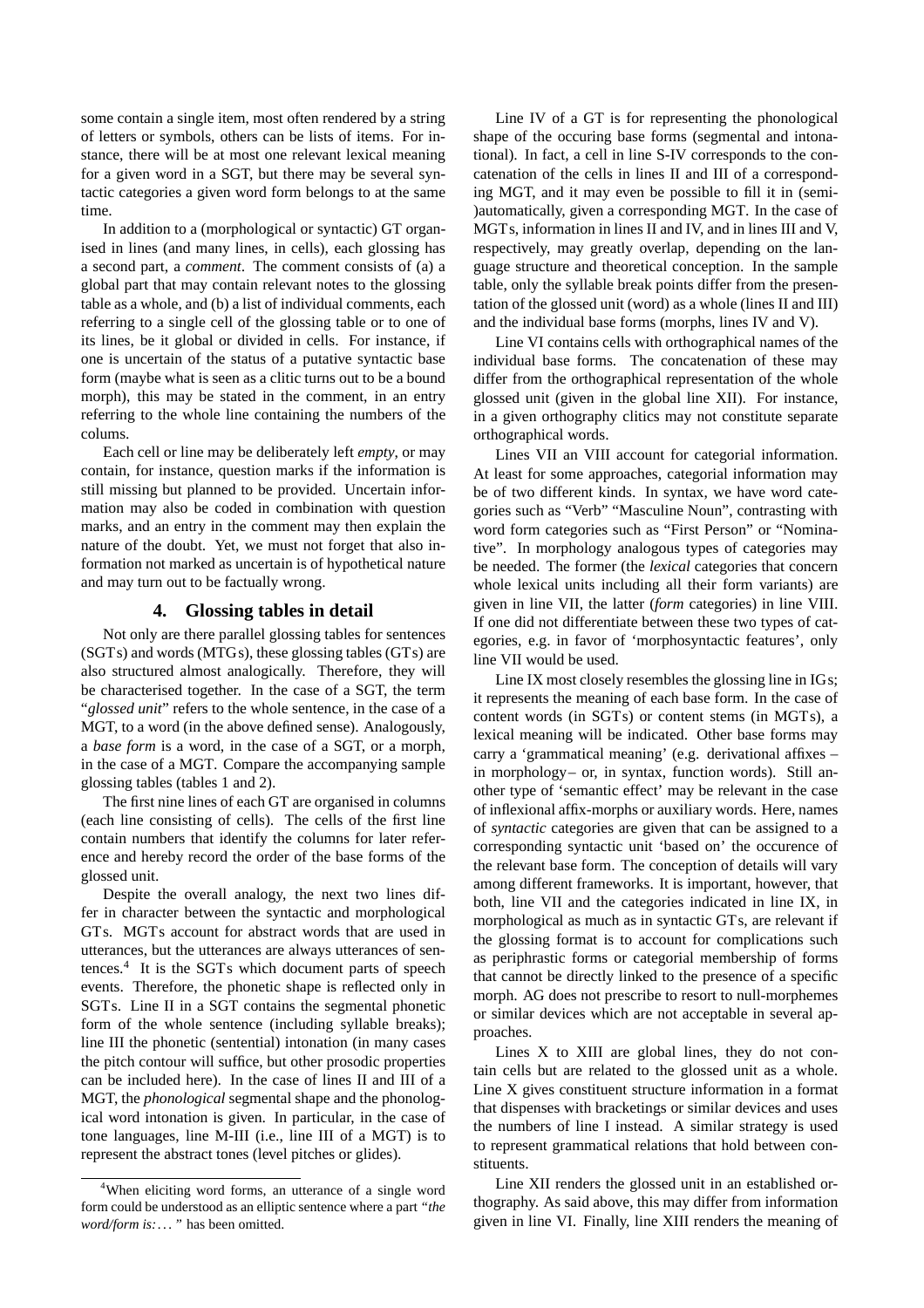| $\bf{l}$    | num            |                                                           | 2                                     | 3                                 |  |  |  |
|-------------|----------------|-----------------------------------------------------------|---------------------------------------|-----------------------------------|--|--|--|
| II          | seg            | [di.                                                      | Ponybe.zic.t <sup>1</sup> icn         | $p$ <sub>Bo</sub> .blee.ma        |  |  |  |
| III         | int            | L                                                         | $H_f$ $M_f$ L H H H                   | H $H_r$ $L_f$                     |  |  |  |
| IV          | plb            | $\mathrm{d}\mathrm{ii}$                                   | $'$ ?un. ?yy.bə.r- ziX.t- liXə.n/     | pro. blee. ma $/$                 |  |  |  |
| V           | pli            | L                                                         | HLLHHH                                | $H H_r L$<br>probleme<br>Sub Neut |  |  |  |
| VI          | orb            | $\mathop{die}$                                            | unübersichtlichen                     |                                   |  |  |  |
| <b>VII</b>  | $_{\rm lct}$   | DefArt                                                    | Adj                                   |                                   |  |  |  |
| <b>VIII</b> | fct            | Nom Pl $Unm_G$ Str                                        | $U \text{nm}_C$ Pl $U \text{nm}_G$ Wk | Nom Pl $Unm_D$                    |  |  |  |
| IX          | gls            | Nom Pl Def                                                | 'involved'                            | 'problem'                         |  |  |  |
| X           | str            | $1,3:\mathbb{N}$ f $2:\mathbb{N}$ f $1,2,3:\mathbb{N}$ Gr |                                       |                                   |  |  |  |
| ΧI          | rel            | $mod: 2$ 1,3                                              |                                       |                                   |  |  |  |
| XII         | $\mathrm{ort}$ | Die unübersichtlichen Probleme.                           |                                       |                                   |  |  |  |
| XIII        | par            | E: The involved problems.                                 |                                       |                                   |  |  |  |

Figure 1: A sample syntactic glossing table.

|             | num          |                                                                              | $\overline{2}$          | 3                    | 4                                       | 5                                                                                        |  |  |  |
|-------------|--------------|------------------------------------------------------------------------------|-------------------------|----------------------|-----------------------------------------|------------------------------------------------------------------------------------------|--|--|--|
| II          | seg          | $\sqrt{2}$ un.                                                               | $2$ yy.bə. $r-$         | ziX.t-               | lix                                     | $\partial$ .n                                                                            |  |  |  |
| III         | int          | H                                                                            | $H,L$ L                 | H,L                  | H,L                                     | Г                                                                                        |  |  |  |
| IV          | plb          | $'$ ?un.                                                                     | $^{\prime}$ '?yy.bə.r / | $^{\prime}$ 'ziX.t / | $\lim$                                  | $^{\prime}$ ə.n /                                                                        |  |  |  |
| $\mathbf V$ | pli          | H                                                                            | $H,L$ L                 | $_{\rm H,L}$         | $_{\rm H,L}$                            | Г                                                                                        |  |  |  |
| VI          | orb          | u n                                                                          | über                    | sicht                | lich                                    | en                                                                                       |  |  |  |
| <b>VII</b>  | $_{\rm lct}$ | $Pref_i$                                                                     | PrepSt <sub>i</sub>     | $SubSt_{k}$          | SubsSt <sub>1</sub> /AdjSt <sub>m</sub> | $AdjFlex_n$                                                                              |  |  |  |
| <b>VIII</b> | fct          |                                                                              |                         |                      |                                         |                                                                                          |  |  |  |
| IX          | gls          | not                                                                          | 'over'                  | 'view'               | suitable-for                            | Unm <sub>C</sub> Pl Unm <sub>G</sub> Wk                                                  |  |  |  |
| X           | str          | $1:$ Af                                                                      |                         |                      |                                         | 2: Stf $3:$ Stf $4:$ Af $5:$ Af $2,3:$ Stf $2,3,4:$ Stf $1,2,3,4:$ Stf $1,2,3,4,5:$ StGr |  |  |  |
| XI          | rel          | m-mod: 2 3 m-qual: 4 2, 3 3 m-mod: 1 2, 3, 4 m-qual: 5 1, 2, 3, 4 1, 2, 3, 4 |                         |                      |                                         |                                                                                          |  |  |  |
| XII         | ort          |                                                                              | unübersichtlichen       |                      |                                         |                                                                                          |  |  |  |
| XIII        | par          | E: 'involved'                                                                |                         |                      |                                         |                                                                                          |  |  |  |

Figure 2: A sample morphological glossing table.

the glossed unit – a paraphrase of the sentence in another language in the case of SGTs, or a lexical meaning, in the case of a MGT (in the case of content words, the content of a cell in line S-IX is identical to the content of line M-XIII of a corresponding glossing table).

This short characterisation of AG is only to give a general idea of the format. For more details, the reader is referred to the available presentation of AG (Lieb and Drude, 2000). We now turn to the technical implementation of Advanced Glossing.

### **5. Implementation in Shoebox**

The Shoebox program has been used in order to implement Advanced Glossing on the computer. In the DOBES context, eventually, Shoebox will be replaced by the newly designed EUDICO tool, but currently Shoebox seems to be still indispensable for many documentation projects. Since it has been developed over many years, it shows a number of features which are useful for the documentation of languages. One point is that Shoebox has the ability to organise the content of several lines by means of columns, thus providing a rudimentary table structure as required by AG. In addition it offers the possibility to use a combination of several data bases, either textual or lexical, and the information in these databases may be cross-referenced.

In Shoebox each text corresponds to a *database*, that is, a collection of *records*. Every record holds one syntactic glossing. So, in a first step, a *database type* for SGTs has been set up, providing Shoebox's *fields*, i.e., establishing the data types that may occur in a record of a database of this type. Some of the fields in a record are to function as lines in glossing tables, others for storing entries in the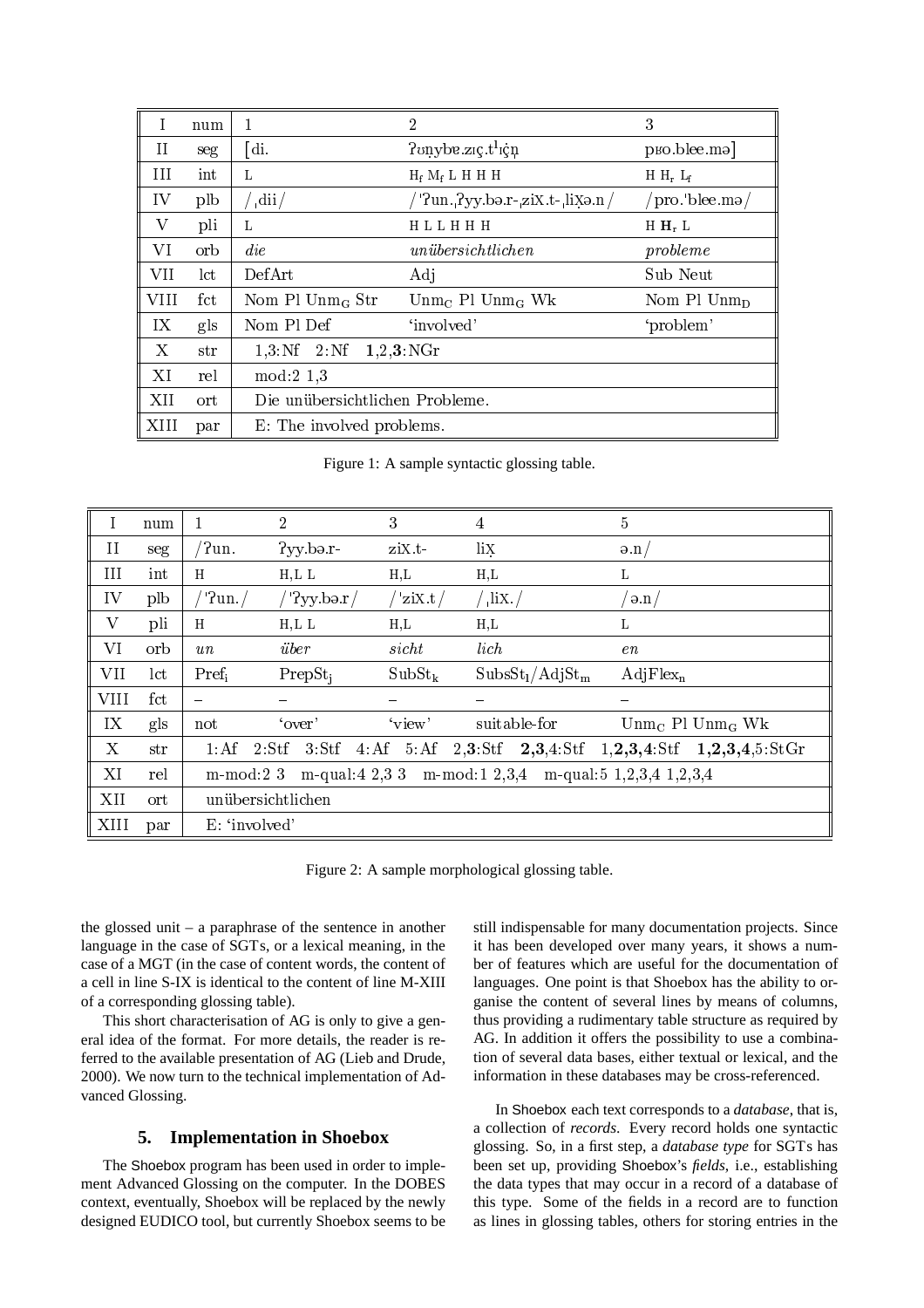comment to the table, and some for housekeeping data.

While each text may be stored as a separate database, all morphological glossing tables are collected in one single database of a second type. Due to the extensive analogy in the conception of morphological and syntactic GTs, the database types for MGTs and SGTs are almost identical, too. Under exceptional circumstances, one may even use morphological fields in SGTs and vice versa.

A new aspect not yet accounted for in the original AG proposal is the possibility of interaction between GTs and lexical databases. After all, Shoebox has been designed mainly as a lexicographic tool, that is, for constructing lexical databases. There is a comprehensive set-up for the organisation of lexical data which allows for databases to be converted to a file in Rich-Text-Format with the Multi-Dictionary Formatter (MDF) and thus to produce appealing hardcopies. Other ways of printing Shoebox's databases are conceivable. In particular, it seems to be a promising alternative to use the BiBT $\neq$ X and T $\neq$ X tools which are wellknown for providing flexible and high-quality typesetting of databases. Nevertheless, as these alternatives do not exist yet (they may well turn out to be superfluous with the new tools being developed at the MPI in Nijmegen), it seemed advisable to stick as closely as possible to the MDF setup that comes with Shoebox.

For conceptional reasons, a somewhat modified version of the Shoebox database type designed to be used with the MDF has been set up. Also, for technical reasons, lexical data is stored in three separate databases (which all use the same database type): one for affixes, one for simple words (and, simultaneously, for their stems), and one for complex words. The technical point in question is that the databases do not merely co-exist, they may also refer to each other, in particular, for two two tasks: (a) semi-automatic fillingin of information ("*Interlinearisation*"), and (b) "*Jumping*", that is, looking up a relevant record in another database.

Interlinearisation has the convenient side-effect of arranging data in several consecutive lines in columns. This provides a table structure as required by AG. When interlinearising sentences, different occurrences of one and the same word will refer repeatedly to a single morphological glossing (MG) for that word. Therefore, it turned out to be practical to store certain syntactic information relevant to a given word in the MG-record for that word. In the case of syncretism or other types of polysemy or poly-functionality of words, several MGTs are needed (independently of the hybrid character of the records).

So far as semi-automatic filling-in of information is concerned, data needed for the SGTs is searched for in the database for MGTs and, in order to parse and interlinearise words in the latter, information is looked up in the lexical databases for simple stems (simple words) and affixes. The solid arrows in figure 3 symbolise the search relations.

Second, appropriate jumping had to be set up. This means, when looking at a certain item in a (morphological or syntactic) GT, one would like to compare the relevant lexical entry or, in the case of a word in a SGT, the relevant MGT. The relevant dependencies are symbolised in figure 3 by dotted arrows. (More could have been and occasionally will be set up.)



Figure 3: Databases and their relations in Shoebox.

After this general characterisation of the implementation of AG in Shoebox, some details of the work flow and some features of the setup will be given.

#### **6. Work flow and implementation details**

The general work flow of a text documentation in the Awetí Language Documentation Project (one of the DOBES projects) is as follows.

A text is recorded (usually in audio and video) and digitalised. First the Transcriber tool is employed to segment the text (only audio) in sentences ('time-linking'), and each sentence is transcribed orthographically. The transcription (with its time-linking) is converted into the Shoebox format by means of Econv, a conversion tool developed at the Max Planck Institute in Nijmegen.

In Shoebox, the translations are added with the help of native speakers (usually, there is first a word-wise translation to the national or contact language, which in this case is Portuguese, then a free translation into English). The result is a minimal documentation as agreed among the projects in the DOBES pilot phase. The transcription of a sentence is interpreted as its orthographic representation in a SGT (AG line S-XII, in Shoebox: a field \SXII, where "S" stands for "syntactic"). The free translation into English is AG line S-XIII.<sup>5</sup>

For a smaller sub-corpus, a more complete documentation is aimed at, as far as permitted by the current knowledge of Awetí. For this purpose, the result is interlinearised, and during this process, missing MG-records and lexical data base entries are created. If the relevant records in the database for MGs have been provided for and filled in correctly, interlinearisation leads to a SGT with several types of information which have been added semi-automatically: lines S-VI (orthographical words), S-VII (word categories), S-VIII (word form categories), S-IX (word glosses). Also, one more line \lx has been added. It contains names of citation forms that are used in order to 'jump to' (look up) the corresponding entries in the lexical databases.

If need for disambiguation arises, Shoebox will present the different possibilities from which the correct one may

 $5$ The entries in most cells in line  $\S$ XI are based on the wordfor-word translations obtained with the help of the native speakers, with some complications for function words.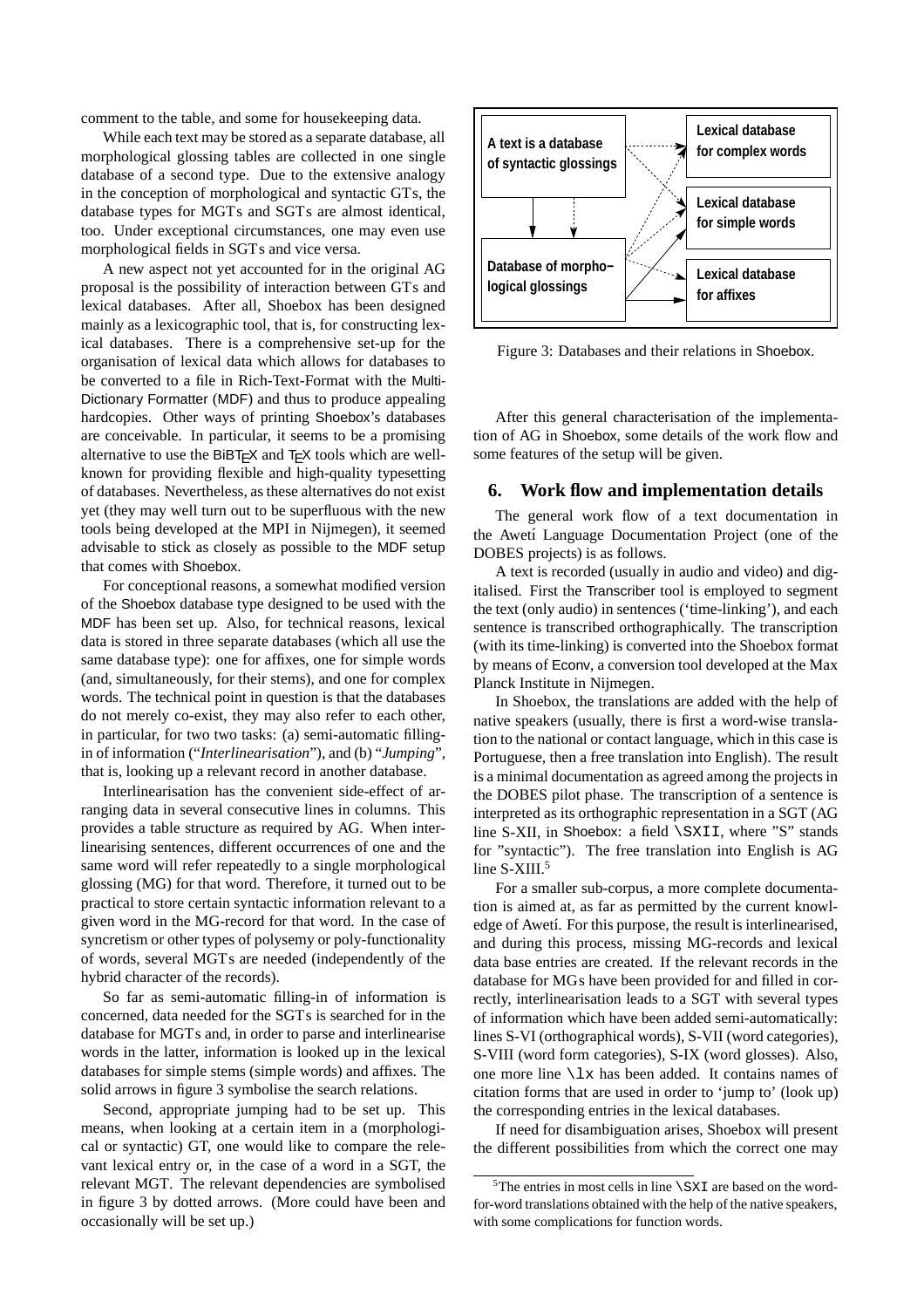be chosen. The remaining information which is needed for an exhaustive documentation of the sentence according to the AG scheme has to be filled in by hand.

So, in order to document all linguistic aspects foreseen in AG, the remaining lines in the GT are added, some of which share the cell structure. This concerns the numbers in line S-I and phonological words (line S-IV). The phonetic lines S-II and S-III are by their very nature global lines, although in the AG proposal they share the cell structure. In Shoebox, they are not to be broken up into cells. The same holds for the lines S-X and S-XI (syntactic constituents and relations).

As AG allows for incomplete and partial successive filling-in, lines considered to be irrelevant for a specific purpose may be left empty, and the content of specific cells may be marked as uncertain if linguistic knowledge with regard to the language does not yet allow a complete description.

Comments on specific cells or lines may be added (for instance in the case of uncertainty). The Shoebox solution is to create additional fields which refer to lines in the GT, for instance, a field with a *marker* \SIXc which contains a comment referring to line S-IX. In the case of comments on different individual cells, one field for each such comment is created, the comment beginning with the number of the relevant column.<sup>6</sup>

A complete SGT in Shoebox is shown in figure 4. Most of the features mentioned above are illustrated in figure 4.

When interlinearising a SGT, Shoebox looks into the MGT-database and finds the matching entries (if already created) which justify to split up the orthographical words into orthographical representations of individual syntactic base forms. Usually, there will be a one-to-one correspondence, but observe the case of *jatatsu* in the SGT (in field \SXII) which corresponds to two words in the above defined sense, *jatã* and *tsu*, in field \SVI. Right-clicking on a word in field \SVI will carry out a "jump" to the record for the corresponding MG.

After parsing the text and producing the parsed line, additional information for each phonological word is filled in semi-automatically by usage of the same relevant records in the MG-database. First, the field  $\lambda x$  is filled with the names of lexical words whose forms occur in the sentence. Right-clicking on such a name will cause a "jump" to the corresponding entry in a lexical database (either for simple or complex words).

Then, the part of speech, the relevant syntactic word form categories and a gloss are added accordingly, recurring to information stored together with the MGTs (these records are thus, for technical reasons, hybrid with respect to the strict separation of morphological and syntactic information). If a word was a form of different lexical words at the same time (in the case of polysemy or homophony), or if it could be assigned different syntactic categories (e.g. due to syncretism), several entries in the MG database would be needed, and Shoebox would, again, ask for disambiguation when filling in.

Interlinearisation can be done also in a record for a MG. In this case, we start from the orthographical representation of the whole word (field \MXII). The process is almost analogous to the syntactic case, the word is "parsed" (i.e., split up) into morphs. In order to do this semi-automatically, Shoebox accesses information stored in the lexical databases for affixes and simple words. This concerns the allomorph of a stem or affix occuring in the word (field  $\MVI$ ), to which the canonical name of the morphological lexical unit in question is added in an additional \lx field (not yet foreseen in the current version of AG).

The information in fields  $\MVII$ ,  $\MVIII$  and  $\MIX$  is also filled in by recurring to data in the corresponding lexical records in the databases for simple stems (which is the same as for simple words) and for affixes. Again, 'jumping' from a name of a morpheme to the relevant entry in these databases is possible.

The three Shoebox database types and a sample Shoebox-'project' with test-files are available to anybody and any language documentation project that would like to test and apply Advanced Glossing and its Shoebox setup. Please look at the MPI-web-site where you also can find AG (Lieb and Drude, 2000).

## **7. Acknowledgements**

The Aweti Language Documentation Project is included in the research program Dokumentation Bedrohter Sprachen (Documentation of Endangered Languages, DOBES) funded by the Volkswagenstiftung. I thank H.-H. Lieb for fruitful discussions that contributed to this paper. H.-H. Lieb is also the principal developer of Advanced Glossing, while the Shoebox implementation is my own work. Thanks also to P. Wittenburg and the TIDEL group at the Max Planck Institute in Nijmegen for technical support and general discussion. Sabine Reiter kindly helped to improve my English.

# **8. References**

- Dik Bakker, Oesten Dah, Christian Lehmann, and Anna Siewierska. 1994. Eurotyp guidelines. Technical report, Fondation Europeenne de la Science, Strassbourg. (EU-ROTYP Working Papers).
- Charles F. Hockett. 1958. Two models of grammatical description. *Word*, 10:210–234.
- Christian Lehmann. 1982. Directions for interlinear morphemic translations. *Folia Linguistica (Acta Societatis Linguisticae Europaeae)*, XVI:199–224.
- Hans-Heinrich Lieb and Sebastian Drude. 2000. Advanced glossing: A language documentation format (1st version). http://www.mpi.nl/DOBES/applicants/ Advanced-Glossing1.pdf.

<sup>&</sup>lt;sup>6</sup>Note that in Shoebox several fields of the same data type can be repeated as often as required.